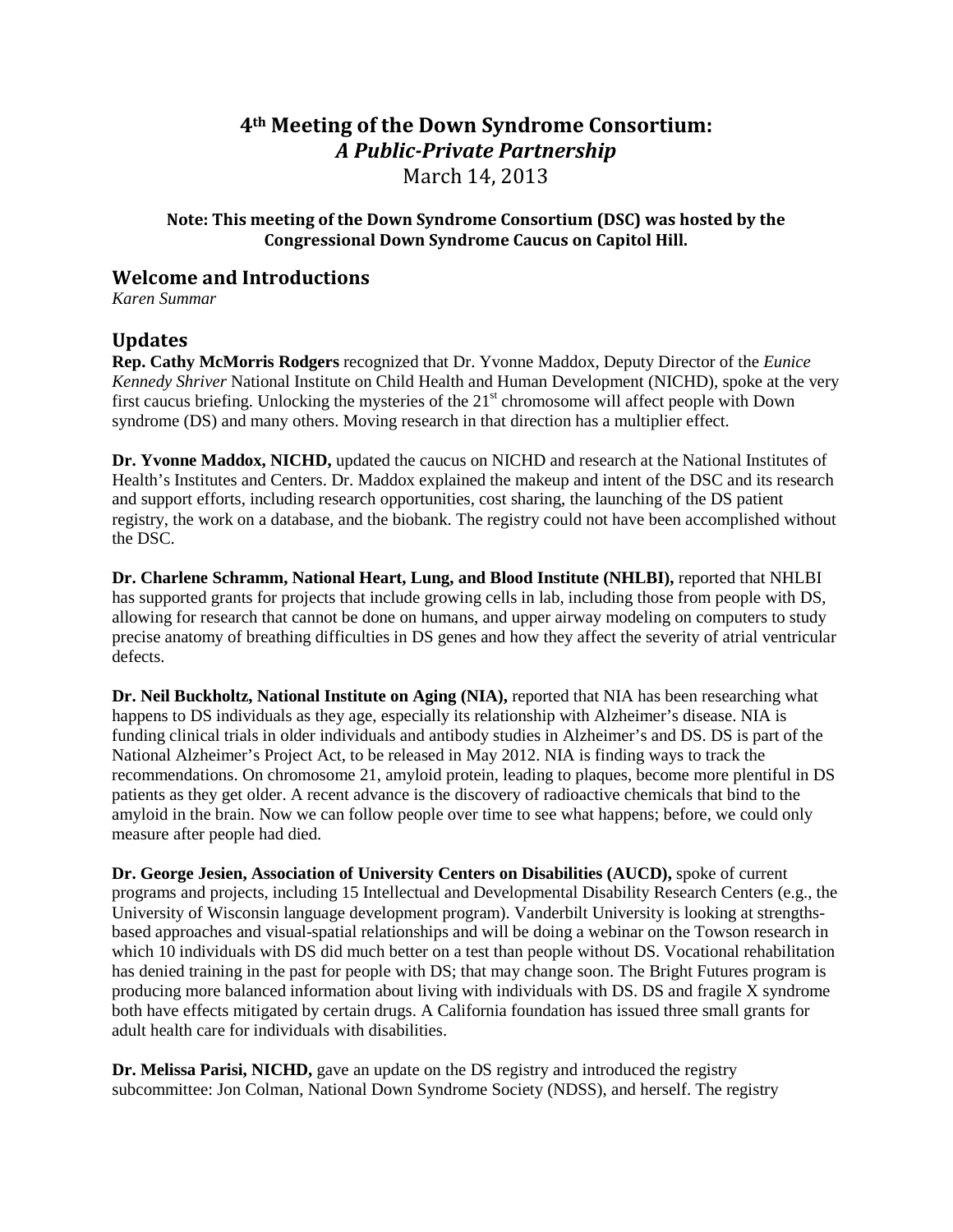awarded a contract in September 2012 to PatientCrossroads, which has experience with the Global Rare Disease Registry.

**Dr. Michael Harpold, Down Syndrome Research and Treatment Fund (DSRTF),** reported that DSRTF is focusing on DS cognition research on therapies, studying neuropathology of dementia and cognitive decline. DSRTF has eight potential therapeutics. It has a new paradigm-changing strategy, allowing it to integrate various projects together. DSRTF is involving pharmaceutical companies, has several studies approaching clinical trials, and has supported work (e.g., Edgin, Nadel) to develop an Arizona cognitive test battery validated for individuals with DS. This provides a tool to measure whether a therapeutic works. DSRTF has two trials on new Roche drugs, pentylenetetroazol (NICHD and the National Institute of Neurological Disorders and Stroke [NINDS]) and an investigational new drug, to address Alzheimer's.

**Dr. George Capone, Down Syndrome Medical Interest Group (DSMIG),** represented a group that includes 100 to 150 people who provide direct care to individuals with DS. It provides continuing medical education credits for training. DSMIG is developing guidelines for overweight, obesity, and sleep apnea. It is important to know whether standard therapies work, as comorbidities have varying impacts on families. DSMIG feels that it must understand what is successful for our families, including the economic impact of treating or not treating.

**David Tolleson, National Down Syndrome Congress (NDSC),** reported that NDSC, which provides information and advocacy for people with DS and their families, held its 41<sup>st</sup> convention this year. It raised issues around the Achieving a Better Life Experience (ABLE) Act of 2013 and the Trisomy 21 Research Resource Act of 2011.

**Mitchell Levitz, self-advocate at the University Center for Excellence in Developmental Disabilities at the Westchester Institute for Human Development,** is on the review committee for prenatal and postnatal DS, a member of AUCD, and a co-author of Count Us In. He updated the DSC on his project, which created an iPad application.

**Deanna Tharpe, Down Syndrome Affiliates in Action (DSAIA),** represented a trade association that provides resources and training for local DS organizations, families, and clinicians. DSAIA collects and disseminates information.

**Jon Colman, NDSS,** reported that NDSS is expanding its Washington, D.C., operation with Sara Weir. While NDSS does not directly fund research, now it is taking steps toward doing so. Mr. Colman came for the Buddy Walk. NDSS wants to pass the ABLE Act.

**Michelle Livingston, Global Down Syndrome Foundation (GDSF),** reported that GDSF straddles both worlds, improving lives through education and research. It supports the Linda Crnic Institute for Down syndrome. In the past 6 months, GDSF has granted \$1.3 million to 14 researchers through the University of Colorado. Huntington Potter is building the first Alzheimer's center at the university. GDSF announced in July a joint grant initiative with the Alzheimer's Association. From the clinical care perspective, GDSF is growing and performing more outreach. It sees 600 patients with DS at its Colorado site, providing care and translational research. GDSF is excited about registry. It will hold a Research Medical Day on July 18 in Denver, providing a free half-day of clinical care and half-day of research.

**Dr. Cara Long, NINDS,** reported that the NINDS portfolio focuses on cognitive impairments. NINDS is looking at specific genes on chromosome 21 to identify targets for potential interventions.